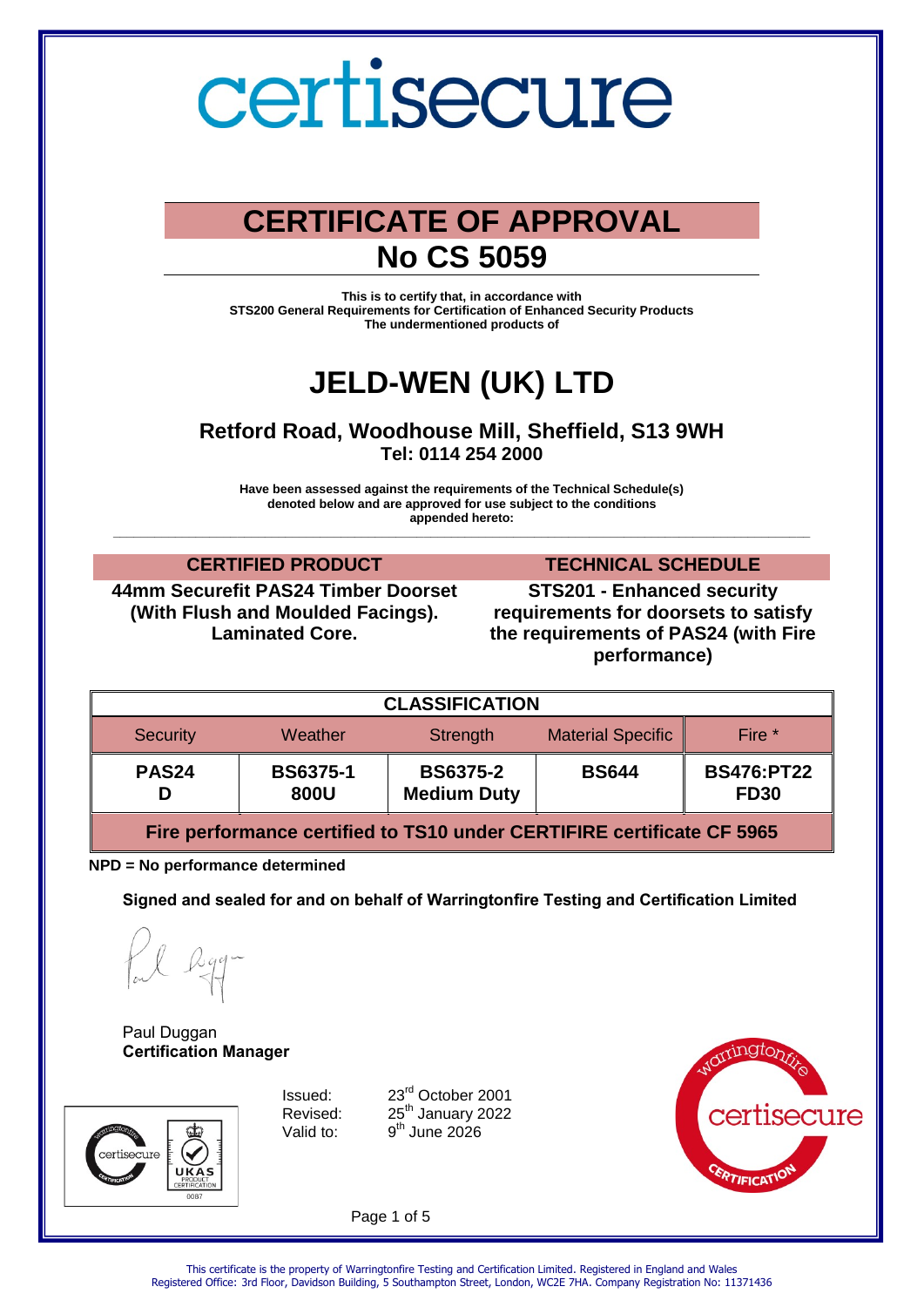### **CERTIFICATE No CS 5059 JELD-WEN (UK) LTD**

### **JELD-WEN (UK) LTD – 44mm Securefit PAS24 Timber Doorset (With Flush and Moulded Facings). Laminated Core.**

- 1. This certification is provided to the client for their own purposes and we cannot opine on whether it will be accepted by Building Control authorities or any other third parties for any purpose.
- 2. This approval relates to the use of the above in providing an enhanced security performance to PAS24:2016 Annex A & B, a weather performance of 800U to BS6375- 1:2015, a mechanical strength performance of Medium Duty to BS6375-2:2009, an additional performance to BS6375-3:2009 Annex A & C, and a fire resistance performance of 30 minutes integrity and 30 minutes insulation as defined in BS 476: Part 22: 1987 and CERTIFIRE approved in accordance with TS10 under certificate CF 5965.
- . 3. The doorsets are approved on the basis of:
	- i. Initial type testing against PAS24 & BS6375. Element Wednesbury test reports WIL 339311, WIL 324214, WIL 400005, WIL 380930, WIL 419084, WIL 419085, WIL 419086, WIL 436790, WIL 438151, WIL 432963-1, WIL 432964, WIL 432965 & WIL 432966.
	- ii. Audit testing at the frequency specified in STS 200 & STS 201 where relevant.
	- iii. A design appraisal against STS201 where relevant.
	- iv. Inspection and surveillance of factory production control at Retford Road, Woodhouse Mill, Sheffield, S13 9WH and Snow Hill, Melton Mowbray, LE13 1PD.
- 4. This approval is applicable to complete doorsets only.
- 5. This certification is designed to demonstrate compliance of the doorset specifically with PAS24, TS10 and the requirements of Secured by Design. If compliance is required to other regulatory or guidance documents there may be additional considerations or conflict to be taken into account.
- 6. This approval is applicable to single-leaf, unglazed, open-in or open-out doorsets with or without coupled sidelights & toplights with or without letterplates at leaf & frame dimensions up to those given in Table 1 & Table 2.



Page 2 of 5 Signed E/128, E/365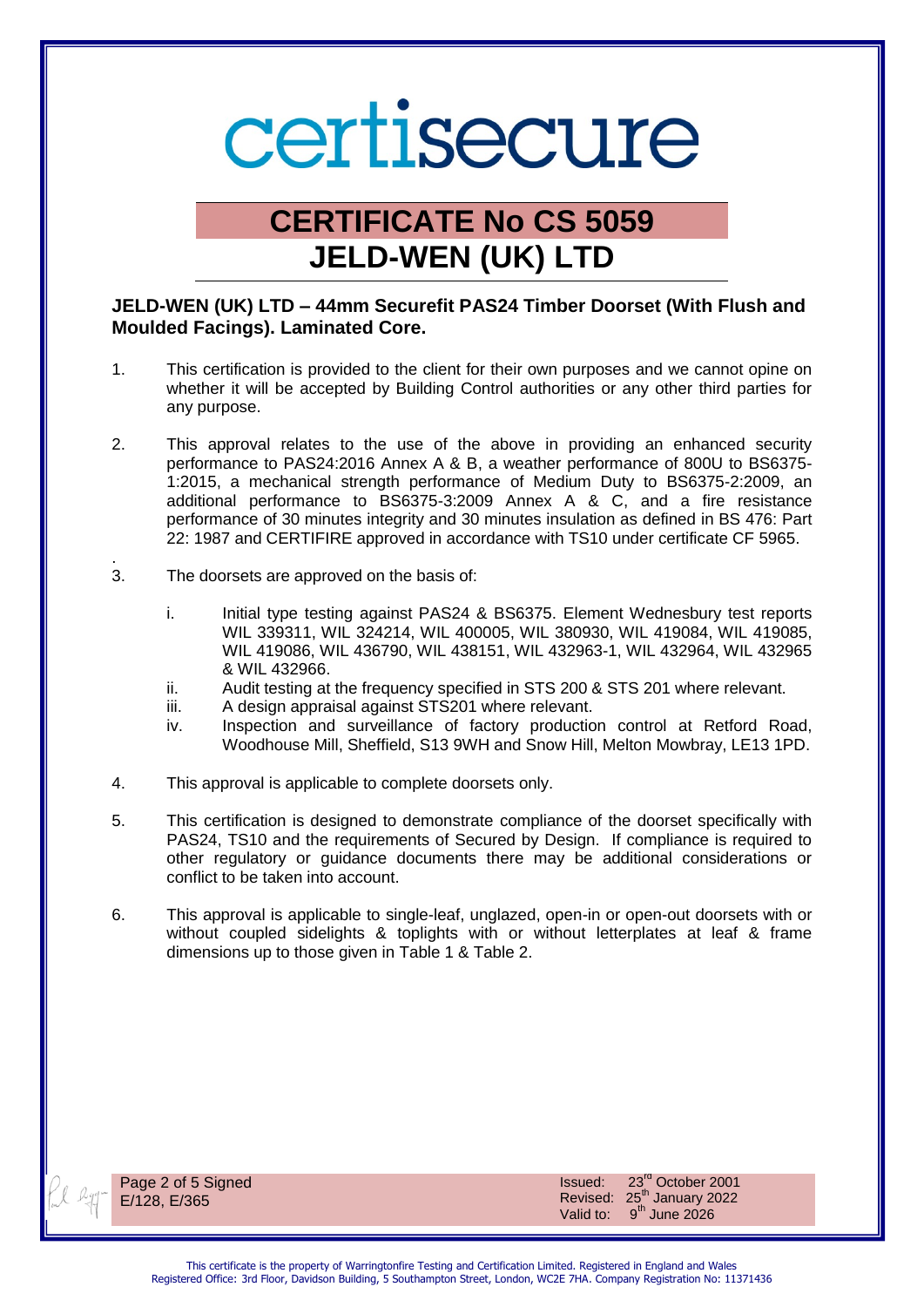### **CERTIFICATE No CS 5059 JELD-WEN (UK) LTD**

### **JELD-WEN (UK) LTD – 44mm Securefit PAS24 Timber Doorset (With Flush and Moulded Facings). Laminated Core.**

- 7. Approved hardware items are:
	- 3no. JELD-WEN branded Cooke Brothers Grade 13 hinge 7730 (open-in or open out) or 3no. Zoo Hardware Grade 13 hinges ZHSS243 range (open-in only)
	- Fullex Crimebeater SL16 lock (open-in only) or
	- ERA Invincible MPL with centre hook 6935-3H-609-79ZA (ERA branded) & 6935-3H-629-79ZJ (JELD-WEN (open-in or open-out) or ERA Invincible MPL with centre deadbolt 6945-INV-609-79ZA (open-in or open-out)
	- Eurospec/Carlisle Brass TS007 1\* MPX6 KM585549 double key & thumbturn cylinders or
	- ERA Fortress TS007 3\* KM553031 double key & thumbturn cylinders
	- Mila Prosecure TS007 2\* handle or ERA / Fab & Fix Balmoral handle (with 3\* cylinder only)
	- UAP The Soterian TS008 FD30 letterplate KM670828
	- Briton 2400 Series transom mount concealed closer 2420T
	- UK Fixings Ltd Spy Viewer 22528 or ERA Spy viewer 35053 6V254 / 35054 6V253
	- Lorient Acoustic Drop Seal LAS8001SI
	- Lorient Threshold Plate LAS4015 or LAS4002

For the full specification of the product please refer to the constructional specification that accompanies this certificate.



Page 3 of 5 Signed E/128, E/365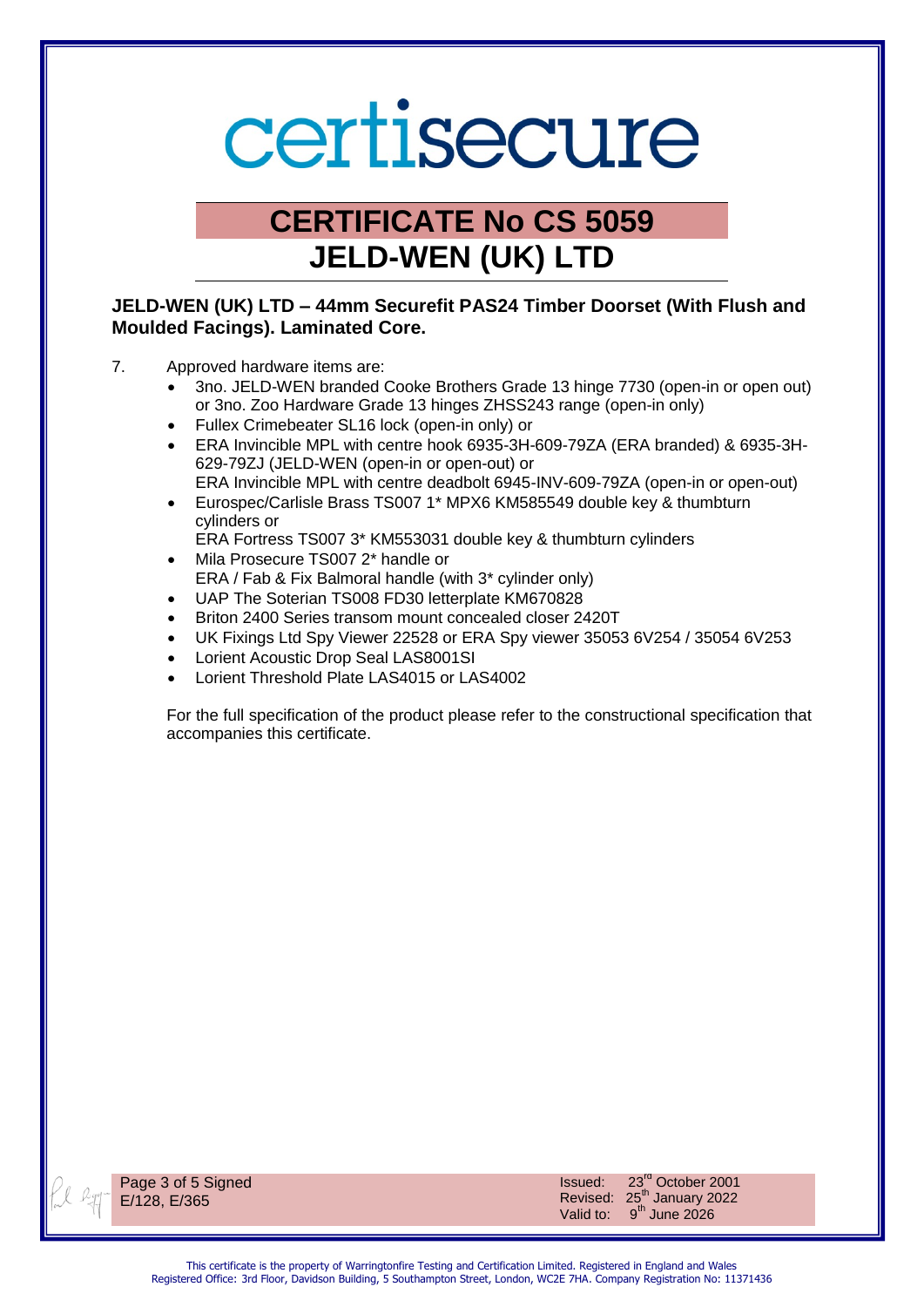### **CERTIFICATE No CS 5059 JELD-WEN (UK) LTD**

**JELD-WEN (UK) LTD – 44mm Securefit PAS24 Timber Doorset (With Flush and Moulded Facings). Laminated Core.** 

| Configuration                                                                   | <b>Maximum door</b><br>leaf width<br>(mm) | <b>Maximum door</b><br>leaf height<br>(mm) | Door leaf<br>thickness (mm) |
|---------------------------------------------------------------------------------|-------------------------------------------|--------------------------------------------|-----------------------------|
| Open-in, single leaf                                                            | 926                                       | 2040                                       | 44                          |
| Open-out, single leaf<br>(Cooke Brothers hinge<br>and ERA Invincible lock only) | 926                                       | 2040                                       | 44                          |

#### **Table 1***.* **Permitted Door Leaf Dimensions**

| Configuration                                                             | <b>Maximum frame width</b><br>(mm) | <b>Maximum frame height</b><br>(mm) |
|---------------------------------------------------------------------------|------------------------------------|-------------------------------------|
| Single leaf<br>without toplights & sidelights<br>(frame option 1, 2 or 3) | 1018                               | 2108                                |
| Single leaf<br>with toplights & sidelights *<br>(frame option 3)          | 2600                               | 2600                                |

#### **Table 2. Permitted Frame Dimensions**

\* ensuring maximum leaf & glass sizes are not exceeded.

**Note:** Under no circumstances must either the maximum height or maximum width be exceeded without separate CERTISECURE approval.

8. The doorset shall be mechanically fixed to wall constructions having a fire resistance of at least 30 minutes as specified in the Data Sheet, ensuring frame jambs are fixed through to the wall at not less than four points with steel or nylon fixings at maximum 600 mm centres penetrating the wall to at least 50 mm and installed as stated within BS 8214 and the manufacturers approved installation instructions accordingly.

The bottom edge of the door leaf may be trimmed without limit, providing door to threshold gaps specified are not be exceeded. Top and vertical leaf edges shall not be trimmed.

Page 4 of 5 Signed E/128, E/365

Issued: 23rd October 2001 Revised: 25<sup>th</sup> January 2022 Valid to:  $9^{th}$  June 2026